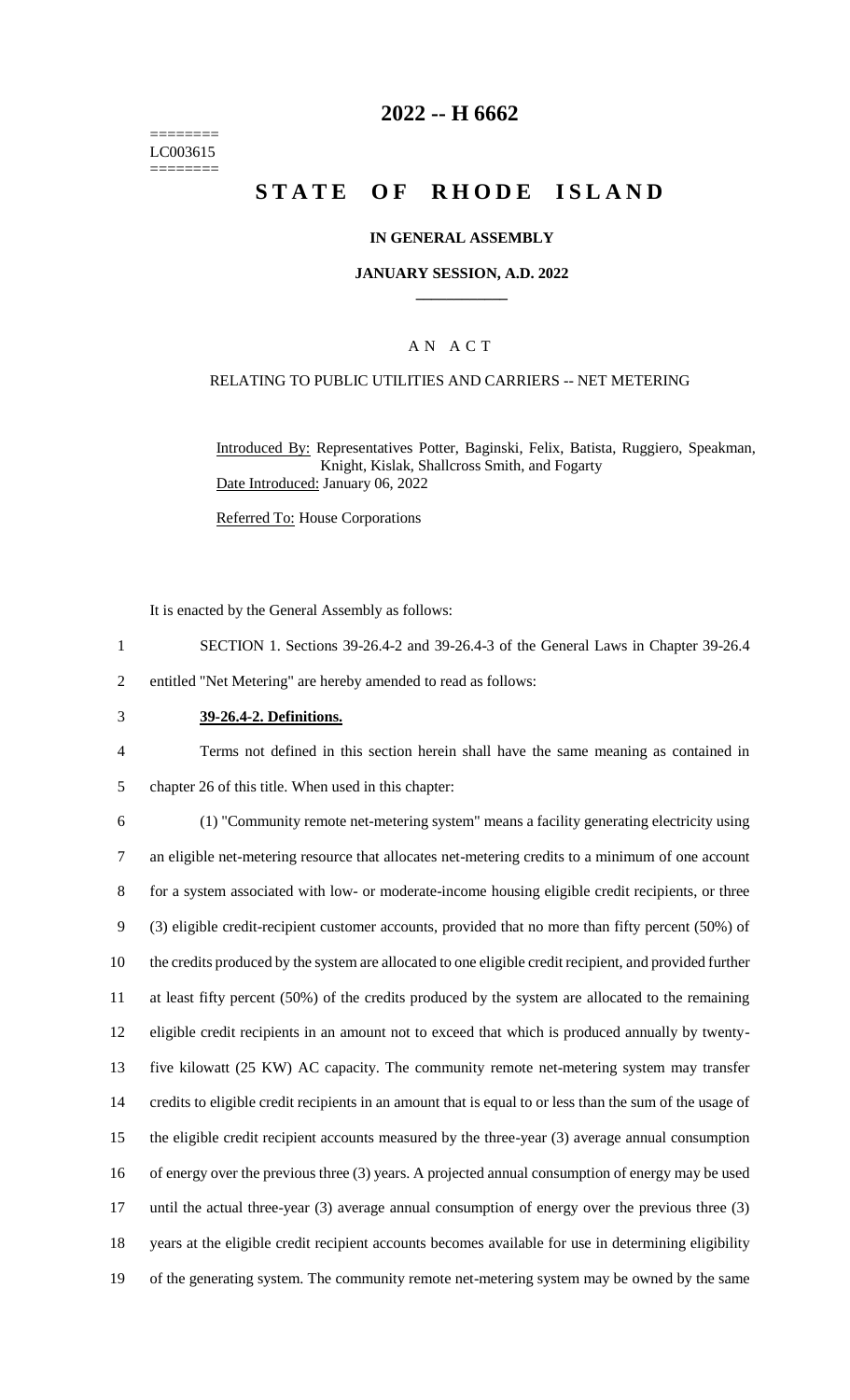entity that is the customer of record on the net-metered account or may be owned by a third party.

 (2) "Electric distribution company" shall have the same meaning as § 39-1-2, but shall not include Block Island Power Company or Pascoag Utility District, each of whom shall be required to offer net metering to customers through a tariff approved by the public utilities commission after a public hearing. Any tariff or policy on file with the public utilities commission on the date of passage of this chapter shall remain in effect until the commission approves a new tariff.

 (3) "Eligible credit recipient" means one of the following eligible recipients in the electric distribution company's service territory whose electric service account or accounts may receive net- metering credits from a community remote net-metering system. Eligible credit recipients include the following definitions:

(i) Residential accounts in good standing.

 (ii) "Low- or moderate-income housing eligible credit recipient" means an electric service account or accounts in good standing associated with any housing development or developments owned or operated by a public agency, nonprofit organization, limited-equity housing cooperative, or private developer that receives assistance under any federal, state, or municipal government program to assist the construction or rehabilitation of housing affordable to low- or moderate- income households, as defined in the applicable federal or state statute, or local ordinance, encumbered by a deed restriction or other covenant recorded in the land records of the municipality in which the housing is located, that:

 (A) Restricts occupancy of no less than fifty percent (50%) of the housing to households with a gross, annual income that does not exceed eighty percent (80%) of the area median income as defined annually by the United States Department of Housing and Urban Development (HUD); (B) Restricts the monthly rent, including a utility allowance, that may be charged to

 residents, to an amount that does not exceed thirty percent (30%) of the gross, monthly income of a household earning eighty percent (80%) of the area median income as defined annually by HUD;

(C) Has an original term of not less than thirty (30) years from initial occupancy.

 Electric service account or accounts in good standing associated with housing developments that are under common ownership or control may be considered a single low- or moderate-income housing eligible credit recipient for purposes of this section. The value of the credits shall be used to provide benefits to tenants.

 (iii) "Educational institutions" means public and private schools at the primary, secondary, and postsecondary levels.

 (4) "Eligible net-metering resource" means eligible renewable energy resource, as defined in § 39-26-5 including biogas created as a result of anaerobic digestion, but, specifically excluding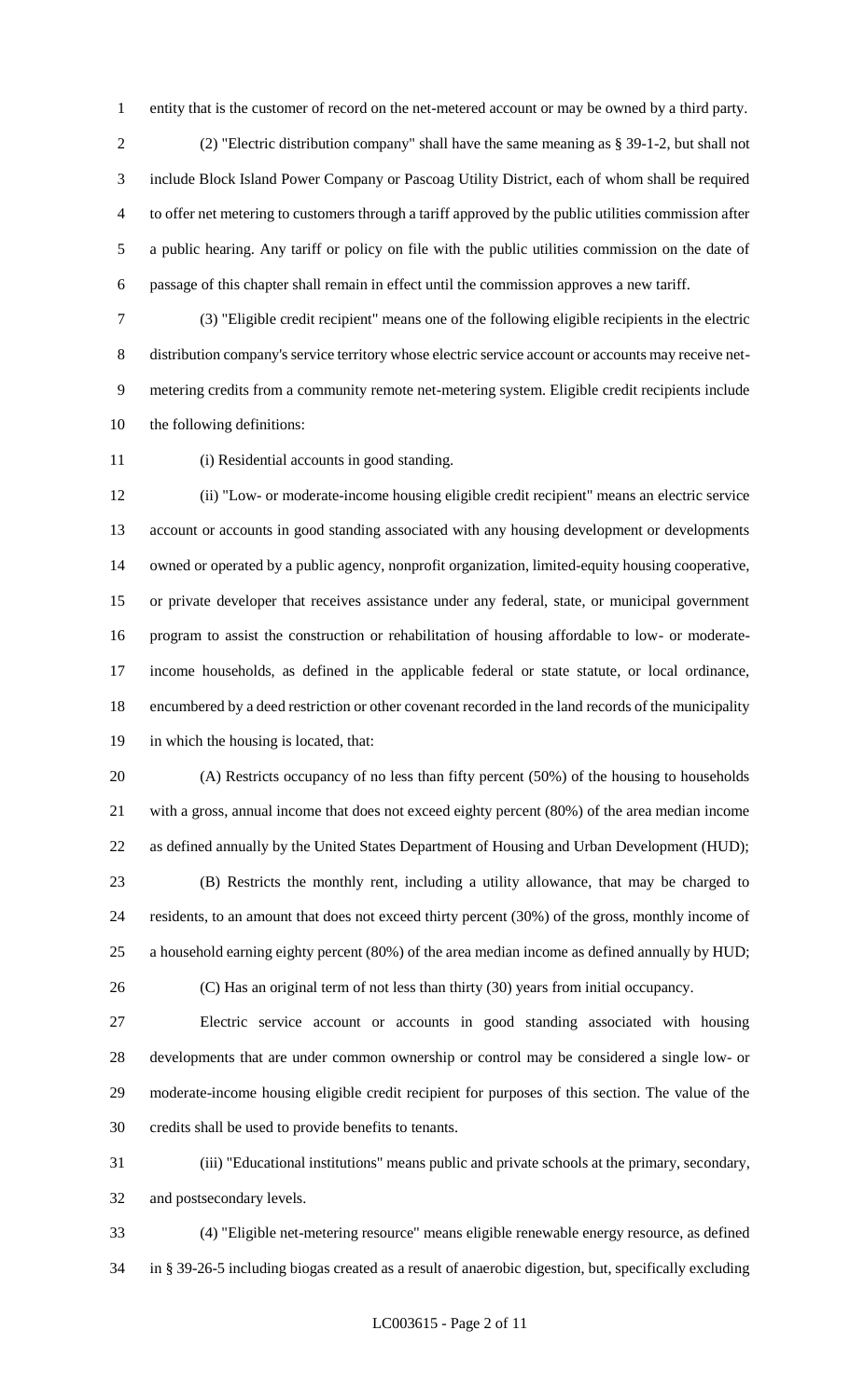all other listed eligible biomass fuels.

 (5) "Eligible net-metering system" means a facility generating electricity using an eligible net-metering resource that is reasonably designed and sized to annually produce electricity in an amount that is equal to, or less than, the renewable self-generator's usage at the eligible net-metering system site measured by the three-year (3) average annual consumption of energy over the previous three (3) years at the electric distribution account(s) located at the eligible net-metering system site. A projected annual consumption of energy may be used until the actual three-year (3) average annual consumption of energy over the previous three (3) years at the electric distribution account(s) located at the eligible net-metering system site becomes available for use in determining eligibility of the generating system. The eligible net-metering system may be owned by the same entity that is the customer of record on the net-metered accounts or may be owned by a third party that is not the customer of record at the eligible net-metering system site and which may offer a third-party, net-metering financing arrangement or net-metering financing arrangement, as applicable. Notwithstanding any other provisions of this chapter, any eligible net-metering resource: (i) Owned by a public entity, educational institution, hospital, nonprofit, or multi- municipal collaborative or (ii) Owned and operated by a renewable-generation developer on behalf of a public entity, educational institution, hospital, nonprofit, or multi-municipal collaborative through a net-metering financing arrangement shall be treated as an eligible net-metering system and all accounts designated by the public entity, educational institution, hospital, nonprofit, or multi-municipal collaborative for net metering shall be treated as accounts eligible for net metering within an eligible net-metering system site.

 (6) "Eligible net-metering system site" means the site where the eligible net-metering system or community remote net-metering system is located or is part of the same campus or complex of sites contiguous to one another and the site where the eligible net-metering system or community remote net-metering system is located or a farm in which the eligible net-metering system or community remote net-metering system is located. Except for an eligible net-metering system owned by or operated on behalf of a public entity, educational institution, hospital, nonprofit, or multi-municipal collaborative through a net-metering financing arrangement, the purpose of this definition is to reasonably assure that energy generated by the eligible net-metering system is consumed by net-metered electric service account(s) that are actually located in the same geographical location as the eligible net-metering system. All energy generated from any eligible net-metering system is, and will be considered, consumed at the meter where the renewable energy resource is interconnected for valuation purposes. Except for an eligible net-metering system owned by, or operated on behalf of, a public entity, educational institution, hospital, nonprofit, or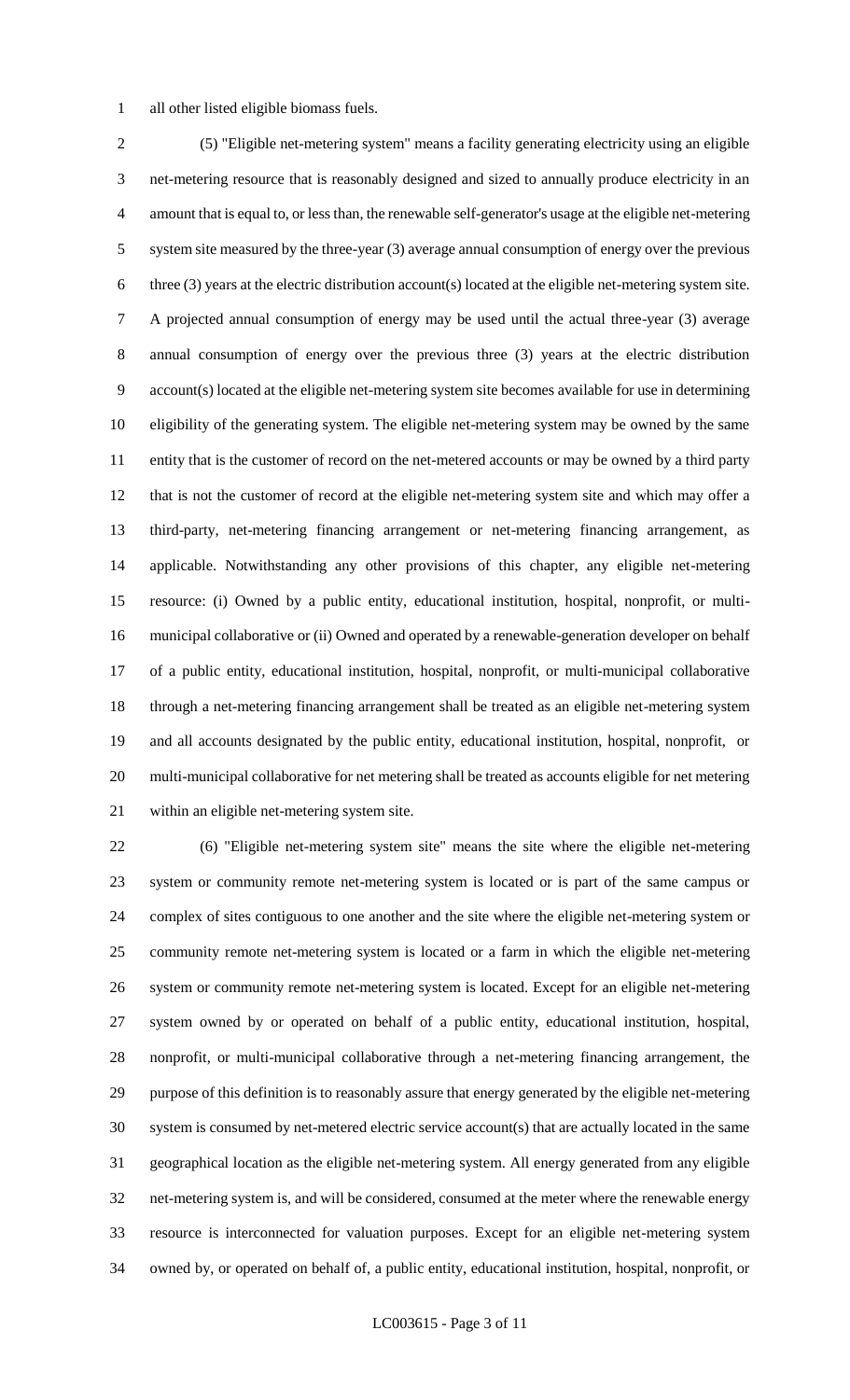multi-municipal collaborative through a net-metering financing arrangement, or except for a community remote net-metering system, all of the net-metered accounts at the eligible net-metering system site must be the accounts of the same customer of record and customers are not permitted to enter into agreements or arrangements to change the name on accounts for the purpose of artificially expanding the eligible net-metering system site to contiguous sites in an attempt to avoid this restriction. However, a property owner may change the nature of the metered service at the accounts at the site to be master metered in the owner's name, or become the customer of record for each of the accounts, provided that the owner becoming the customer of record actually owns the property at which the account is located. As long as the net-metered accounts meet the requirements set forth in this definition, there is no limit on the number of accounts that may be net metered within the eligible net-metering system site.

 (7) "Excess renewable net-metering credit" means a credit that applies to an eligible net- metering system or community remote net-metering system for that portion of the production of electrical energy beyond one hundred percent (100%) and no greater than one hundred twenty-five percent (125%) of the renewable self-generator's own consumption at the eligible net-metering system site or the sum of the usage of the eligible credit recipient accounts associated with the community remote net-metering system during the applicable billing period. Such excess renewable net-metering credit shall be equal to the electric distribution company's avoided cost rate, which is hereby declared to be the electric distribution company's standard-offer service kilowatt hour (KWh) charge for the rate class and time-of-use billing period (if applicable) applicable to the customer of record for the eligible net-metering system or applicable to the customer of record for the community remote net-metering system. The commission shall have the authority to make determinations as to the applicability of this credit to specific generation facilities to the extent there is any uncertainty or disagreement.

 (8) "Farm" shall be defined in accordance with § 44-27-2, except that all buildings associated with the farm shall be eligible for net-metering credits as long as: (i) The buildings are owned by the same entity operating the farm or persons associated with operating the farm; and (ii) The buildings are on the same farmland as the project on either a tract of land contiguous with, or reasonably proximate to, such farmland or across a public way from such farmland.

 (9) "Hospital" means and shall be defined and established as set forth in chapter 17 of title 23.

 (10) "Multi-municipal collaborative" means a group of towns and/or cities that enter into an agreement for the purpose of co-owning a renewable-generation facility or entering into a financing arrangement pursuant to subsection (14).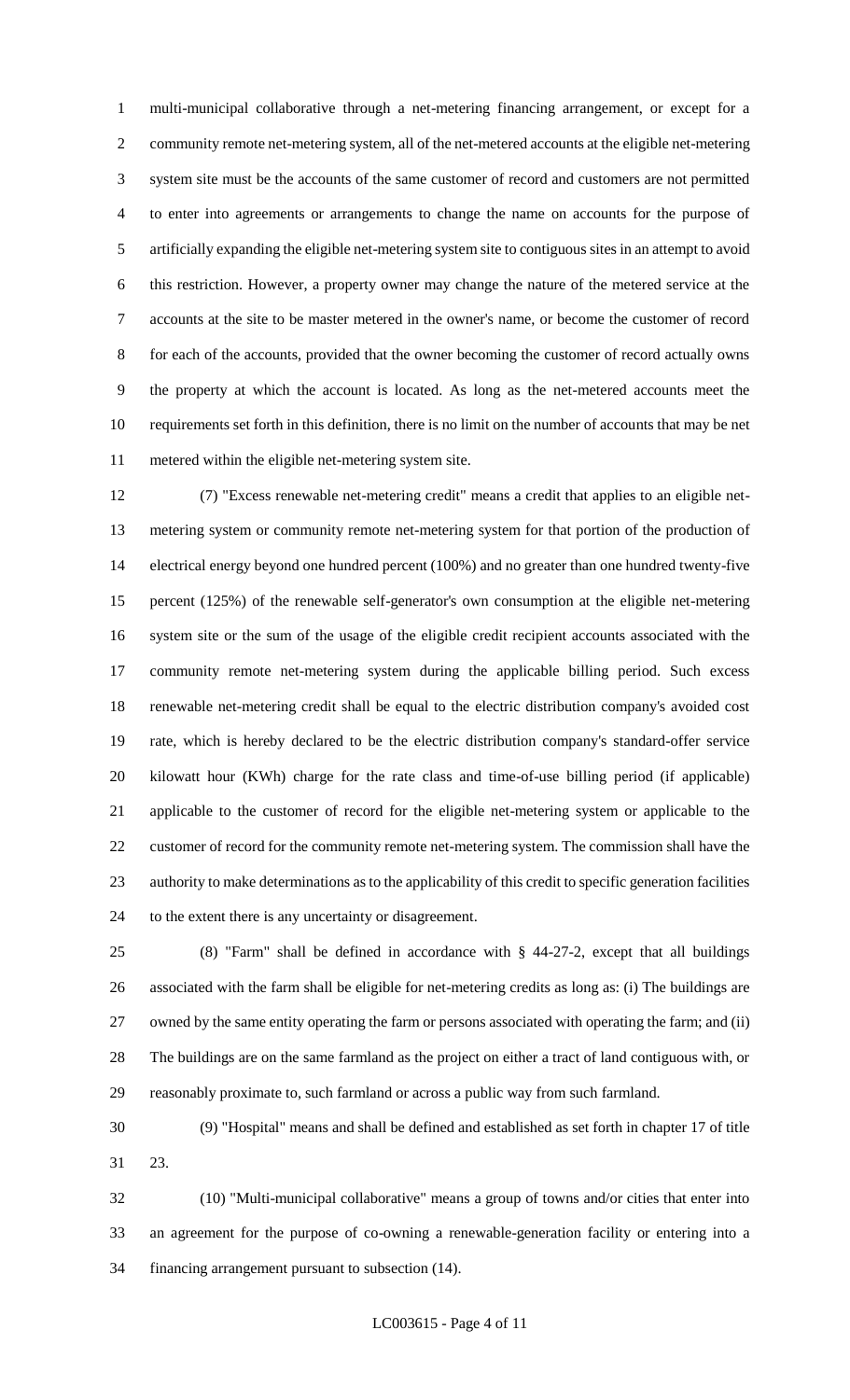(11) "Municipality" means any Rhode Island town or city, including any agency or instrumentality thereof, with the powers set forth in title 45.

 (12) "Net metering" means using electrical energy generated by an eligible net-metering system for the purpose of self-supplying electrical energy and power at the eligible net-metering system site, or with respect to a community remote net-metering system, for the purpose of generating net-metering credits to be applied to the electric bills of the eligible credit recipients associated with the community net-metering system. The amount so generated will thereby offset consumption at the eligible net-metering system site through the netting process established in this chapter, or with respect to a community remote net-metering system, the amounts generated in excess of that amount will result in credits being applied to the eligible credit-recipient accounts associated with the community remote net-metering system.

 (13) "Net-metering customer" means a customer of the electric distribution company receiving and being billed for distribution service whose distribution account(s) are being net metered.

 (14) "Net-metering financing arrangement" means arrangements entered into by a public entity, educational institution, hospital, nonprofit, or multi-municipal collaborative with a private entity to facilitate the financing and operation of a net-metering resource, in which the private entity owns and operates an eligible net-metering resource on behalf of a public entity, educational institution, hospital, nonprofit, or multi-municipal collaborative, where: (i) The eligible net- metering resource is located on property owned or controlled by the public entity, educational institution, hospital, or one of the municipalities, as applicable; and (ii) The production from the eligible net-metering resource and primary compensation paid by the public entity, educational institution, hospital, nonprofit, or multi-municipal collaborative to the private entity for such production is directly tied to the consumption of electricity occurring at the designated net-metered accounts.

 (15) "Nonprofit" means a nonprofit corporation as defined and established through chapter 6 of title 7, and shall include religious organizations that are tax exempt pursuant to 26 U.S.C. § 501(d).

 (16) "Person" means an individual, firm, corporation, association, partnership, farm, town or city of the state of Rhode Island, multi-municipal collaborative, or the state of Rhode Island or any department of the state government, governmental agency, or public instrumentality of the state.

 (17) "Previously disturbed sites" means landfills, gravel pits, golf courses, brownfields, carports, parking lots, and rooftops including, commercial, industrial and municipal buildings.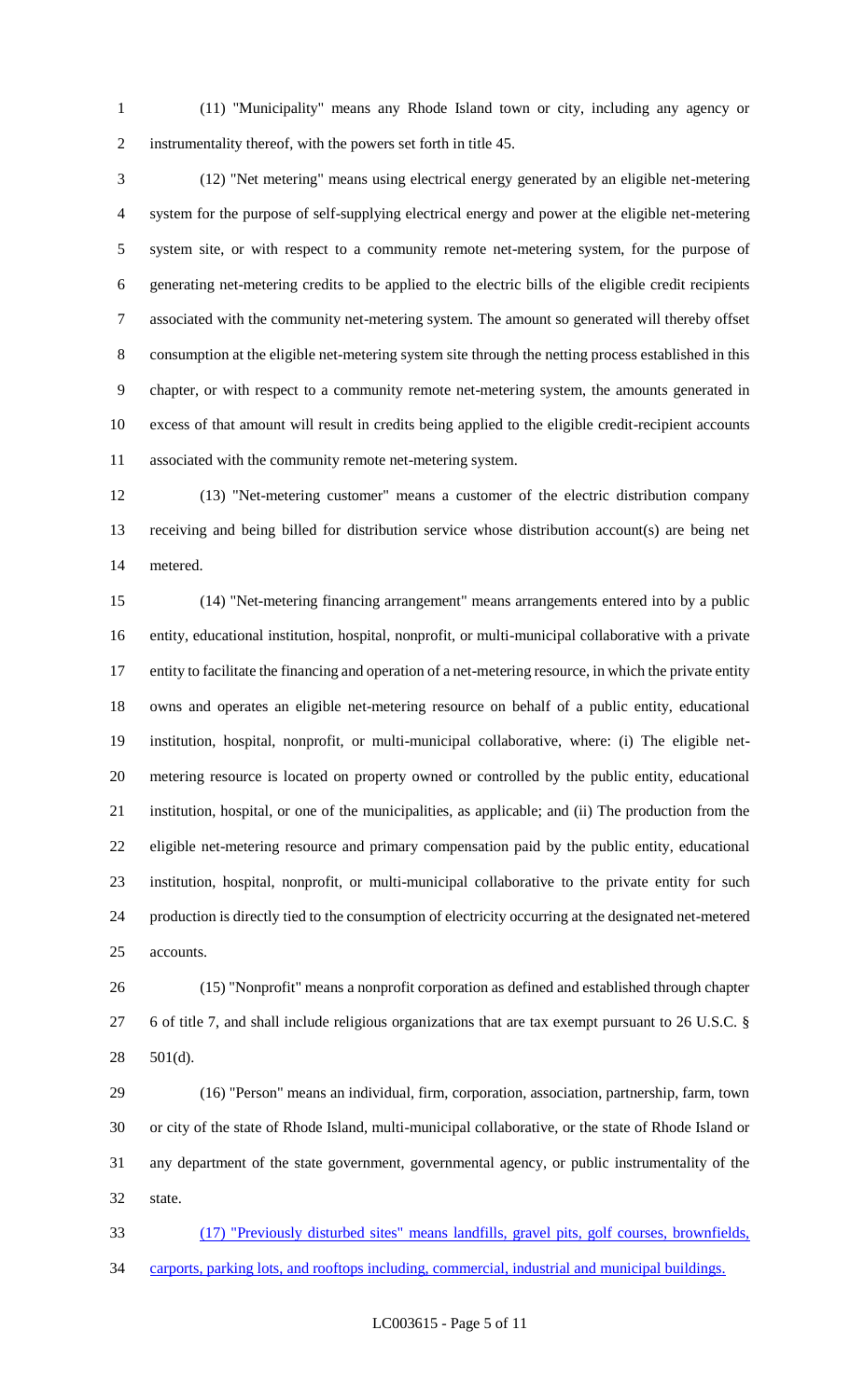(17)(18) "Project" means a distinct installation of an eligible net-metering system or a community remote net-metering system. An installation will be considered distinct if it is installed in a different location, or at a different time, or involves a different type of renewable energy.

 (18)(19) "Public entity" means the federal government, the state of Rhode Island, municipalities, wastewater treatment facilities, public transit agencies, or any water distributing plant or system employed for the distribution of water to the consuming public within this state including the water supply board of the city of Providence.

8 (19)(20) "Renewable net-metering credit" means a credit that applies to an eligible net- metering system or a community remote net-metering system up to one hundred percent (100%) of either the renewable self-generator's usage at the eligible net-metering system site or the sum of the usage of the eligible credit-recipient accounts associated with the community remote net-metering system over the applicable billing period. This credit shall be equal to the total kilowatt hours of electrical energy generated up to the amount consumed on-site, and/or generated up to the sum of the eligible credit-recipient account usage during the billing period multiplied by the sum of the distribution company's:

 (i) Standard-offer service kilowatt-hour charge for the rate class applicable to the net- metering customer, except that for remote public entity and multi-municipality collaborative net- metering systems that submit an application for an interconnection study on or after July 1, 2017, and community remote net-metering systems, the standard-offer service kilowatt-hour charge shall be net of the renewable energy standard charge or credit;

21 (ii) Distribution kilowatt-hour charge;

(iii) Transmission kilowatt-hour charge; and

(iv) Transition kilowatt-hour charge.

 Notwithstanding the foregoing, except for systems that have requested an interconnection study for which payment has been received by the distribution company, or if an interconnection study is not required, a completed and paid interconnection application, by December 31, 2018, the renewable net-metering credit for all remote public entity and multi-municipal collaborative net- metering systems shall not include the distribution kilowatt-hour charge commencing on January 1, 2050.

 $\frac{(20)(21)}{20}$  "Renewable self-generator" means an electric distribution service customer of record for the eligible net-metering system or community remote net-metering system at the eligible net-metering system site which system is primarily designed to produce electrical energy for consumption by that same customer at its distribution service account(s), and/or, with respect to community remote net-metering systems, electrical energy which generates net-metering credits to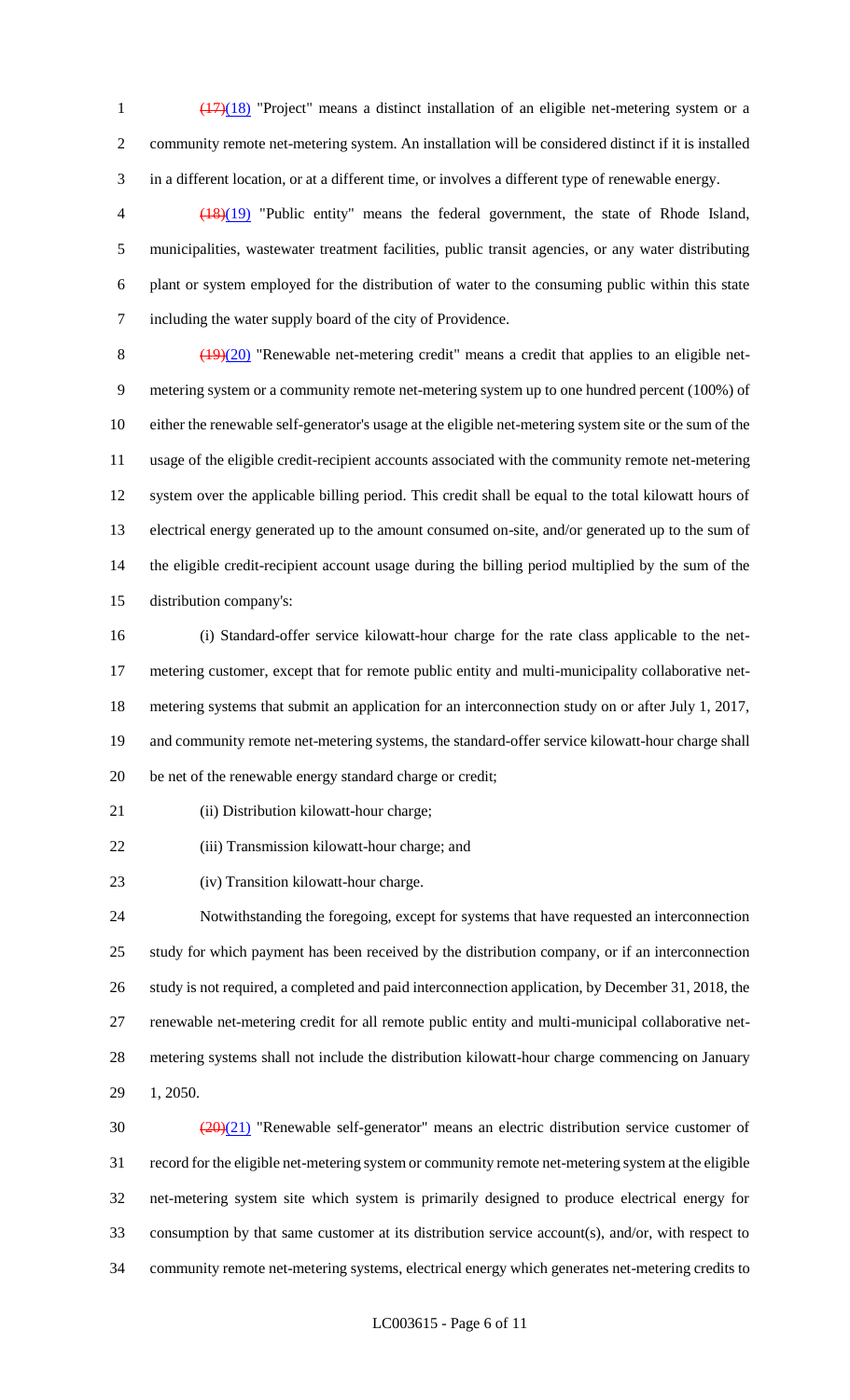1 be applied to offset the eligible credit-recipient account usage.

 $\frac{(21)(22)}{21}$  "Third party" means and includes any person or entity, other than the renewable self-generator, who or that owns or operates the eligible net-metering system or community remote net-metering system on the eligible net-metering system site for the benefit of the renewable self-generator.

 $\frac{(22)(23)}{2}$  "Third-party, net-metering financing arrangement" means the financing of eligible net-metering systems or community remote net-metering systems through lease arrangements or power/credit purchase agreements between a third party and renewable self-generator, except for those entities under a public entity net-metering financing arrangement. A third party engaged in providing financing arrangements related to such net-metering systems with a public or private entity is not a public utility as defined in § 39-1-2.

### 12 **39-26.4-3. Net metering.**

13 (a) The following policies regarding net metering of electricity from eligible net-metering 14 systems and community remote net-metering systems and regarding any person that is a renewable 15 self-generator shall apply:

16 (1)(i) The maximum allowable capacity for eligible net-metering systems, based on 17 nameplate capacity, shall be ten megawatts (10 MW), effective sixty (60) days after passage. The 18 aggregate amount of net metering in the Block Island Power Company and the Pascoag Utility 19 District shall not exceed three percent (3%) of peak load for each utility district; and

20 (ii) Through December 31, 2018, the maximum aggregate amount of community remote 21 net-metering systems built shall be thirty megawatts (30 MW). Any of the unused MW amount 22 after December 31, 2018, shall remain available to community remote net-metering systems until 23 the MW aggregate amount is interconnected. After December 31, 2018, the commission 24 expand or modify the aggregate amount after a public hearing upon petition by the office of energy 25 resources. The commission shall determine within six (6) months of such petition being docketed 26 by the commission whether the benefits of the proposed expansion exceed the cost. This aggregate 27 amount shall not apply to any net-metering financing arrangement involving public entity facilities, 28 multi-municipal collaborative facilities, educational institutions, the federal government, 29 hospitals, or nonprofits. By June 30, 2018, the commission shall conduct a study examining the 30 cost and benefit to all customers of the inclusion of the distribution charge as a part of the net-31 metering calculation.; and 32 (iii) Effective immediately, an additional thirty megawatts (30 MW) shall be added to the

33 existing community remote net-metering program, "community remote net-metering expansion,"

34 bringing the maximum aggregate amount of community remote net-metering system to sixty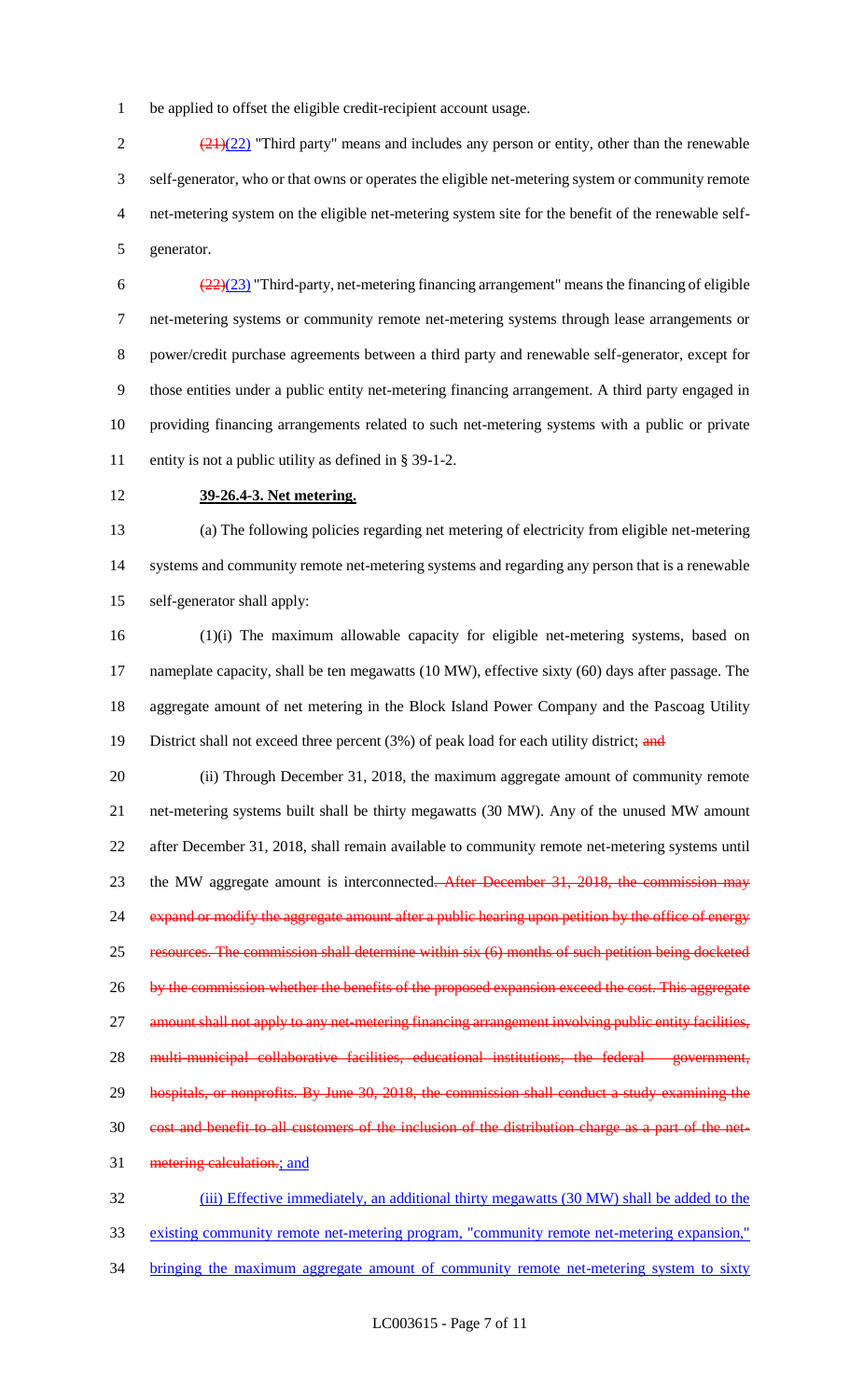1 megawatts (60 MW). Projects shall be allocated program capacity on a first-come, first-served basis based on the community net-metering waiting list. Neither the commission, the electric distribution company nor any other entity shall require more than one-half (½) of the expansion to be located on previously disturbed sites. Each community remote net-metering system that receives an allocation in the expansion shall be subject to the following requirements: (A) Provide bill credits of a minimum of thirty-five percent (35%) of project capacity or thirty-five percent (35%) of project savings to low- or moderate-income households defined as: being on the A-60 rate class; or participating in a low-income discount program, including, but not 9 limited to, the Low Income Home Energy Assistance Program, Medicaid, Supplemental Nutrition

10 Assistance Program, Rhode Island Works, Child Care Assistance Program, general public

11 assistance, Good Neighbor Energy Fund, or the Universal Service Fund; or living in a zip code 12 where the median household income is at or below two hundred percent (200%) of the federal 13 poverty level or that is at the top fifteen percent (15%) of the region for low-income residents; or 14 living in a low-income master-metered building; or living in qualifying low-income housing 15 pursuant to § 44-5-13.11; or by self-attestation; or any combination of the above. The commission 16 shall promulgate rules and regulations that establish requirements associated with the manner of 17 obtaining and the terms for retaining such customers and the commission may establish penalties

18 for failure to meet the requirements of this subsection;

19 (B) The community remote net-metering system must provide proof of project maturity 20 by providing a copy of a completed distribution level impact study or a fully executed 21 interconnection services agreement and evidence that applicable municipal planning and zoning 22 approvals, and department of environmental management wetland permits, are complete;

23 (C) Notwithstanding the foregoing, in no case may multiple distributed generation projects 24 be located on one or more contiguous parcels, unless the total capacity of the co-located projects is 25 less than or equal to ten megawatts (10 MW) in aggregate for projects that have submitted a 26 community remote net-metering application to the electric distribution company by December 31, 27 2022, and less than or equal to five megawatts (5 MW) in aggregate for projects that have submitted 28 a community remote net-metering application to the electric distribution company by December 29 31, 2023, and thereafter. 30 (D) The community remote net-metering system must transfer to the electric distribution 31 company rights to the capacity that are created or produced by the project. The electric distribution 32 company shall:

- 33 (I) Sell any products acquired and credit them against the surcharge in § 39-26.4-3(c);
- 34 (II) Use the products to serve customers and establish a price to be credited by customers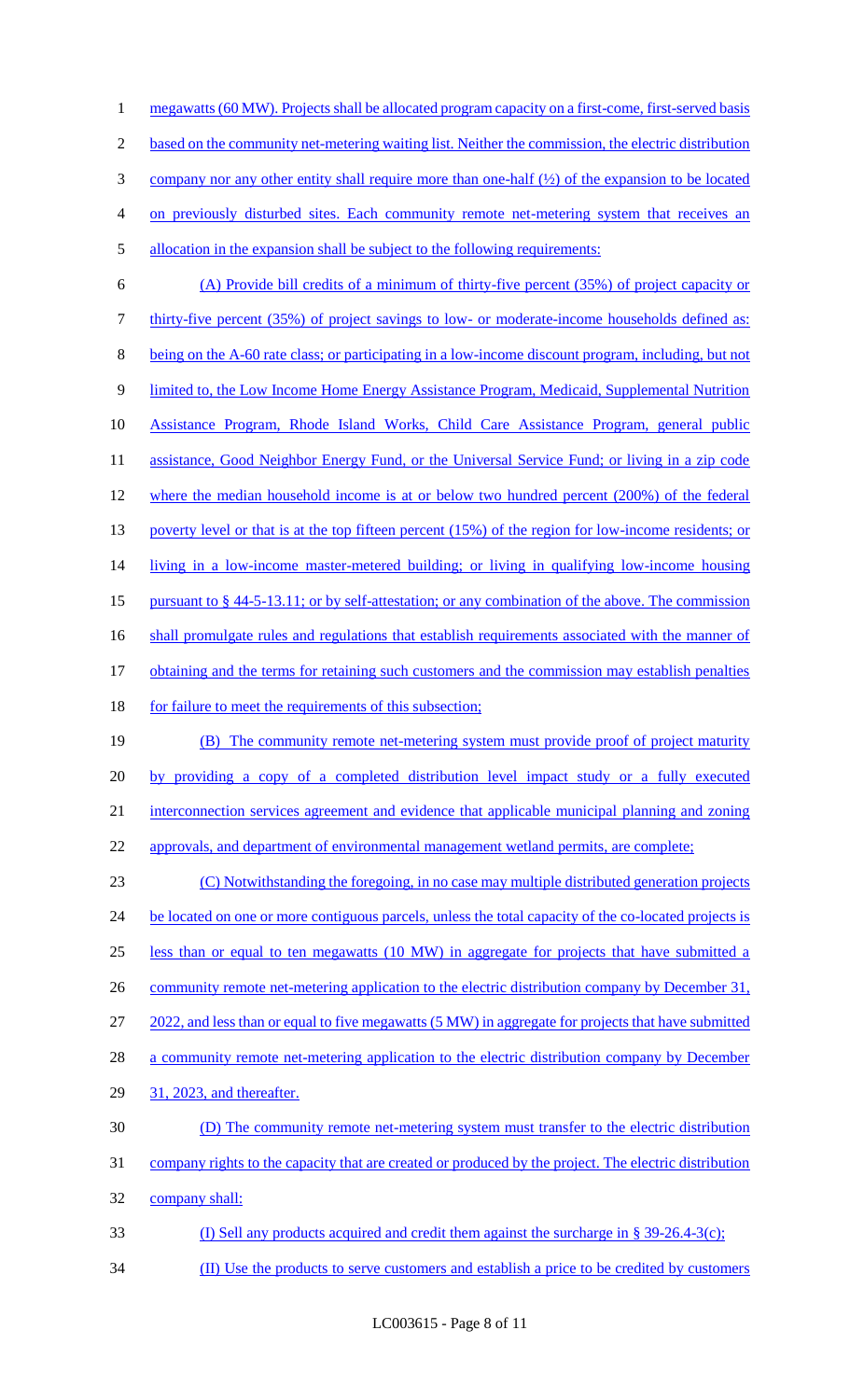1 using the products based on recent and near-term projections of market prices; or

2 (III) Use them in a manner specified by the commission; and

(E) Community remote net-metering systems enrolled on and after January 1, 2023, shall

- be eligible to receive renewable net-metering credits for a term of twenty-five (25) years. Thereafter, the system shall receive the avoided cost rate for the output of the system as defined in
- § 39-26.4-2(7).
- (2) For ease of administering net-metered accounts and stabilizing net-metered account bills, the electric distribution company may elect (but is not required) to estimate for any twelve-month (12) period:
- (i) The production from the eligible net-metering system or community remote net-metering system; and

 (ii) Aggregate consumption of the net-metered accounts at the eligible net-metering system site or the sum of the consumption of the eligible credit-recipient accounts associated with the community remote net-metering system, and establish a monthly billing plan that reflects the expected credits that would be applied to the net-metered accounts over twelve (12) months. The billing plan would be designed to even out monthly billings over twelve (12) months, regardless of actual production and usage. If such election is made by the electric distribution company, the electric distribution company would reconcile payments and credits under the billing plan to actual production and consumption at the end of the twelve-month (12) period and apply any credits or charges to the net-metered accounts for any positive or negative difference, as applicable. Should there be a material change in circumstances at the eligible net-metering system site or associated accounts during the twelve-month (12) period, the estimates and credits may be adjusted by the electric distribution company during the reconciliation period. The electric distribution company also may elect (but is not required) to issue checks to any net-metering customer in lieu of billing credits or carry-forward credits or charges to the next billing period. For residential-eligible net- metering systems and community remote net-metering systems twenty-five kilowatts (25 KW) or smaller, the electric distribution company, at its option, may administer renewable net-metering credits month to month allowing unused credits to carry forward into the following billing period.

 (3) If the electricity generated by an eligible net-metering system or community remote net-metering system during a billing period is equal to, or less than, the net-metering customer's usage at the eligible net-metering system site or the sum of the usage of the eligible credit-recipient accounts associated with the community remote net-metering system during the billing period, the customer shall receive renewable net-metering credits, that shall be applied to offset the net-metering customer's usage on accounts at the eligible net-metering system site, or shall be used to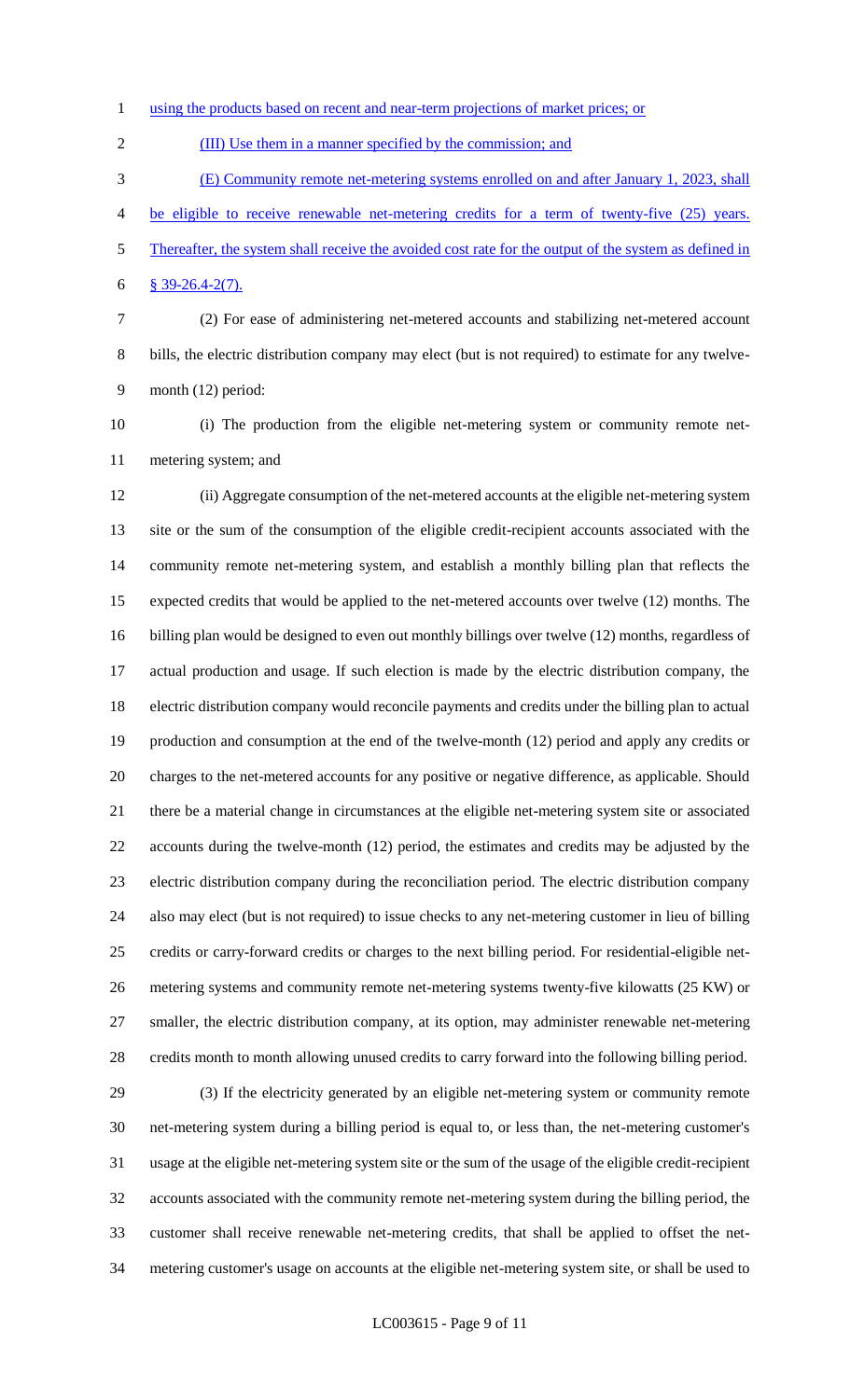credit the eligible credit-recipient's electric account.

 (4) If the electricity generated by an eligible net-metering system or community remote net-metering system during a billing period is greater than the net-metering customer's usage on accounts at the eligible net-metering system site or the sum of the usage of the eligible credit- recipient accounts associated with the community remote net-metering system during the billing period, the customer shall be paid by excess renewable net-metering credits for the excess electricity generated up to an additional twenty-five percent (25%) beyond the net-metering customer's usage at the eligible net-metering system site, or the sum of the usage of the eligible credit-recipient accounts associated with the community remote net-metering system during the billing period; unless the electric distribution company and net-metering customer have agreed to a billing plan pursuant to subsection (a)(2).

 (5) The rates applicable to any net-metered account shall be the same as those that apply to the rate classification that would be applicable to such account in the absence of net metering, including customer and demand charges, and no other charges may be imposed to offset net-metering credits.

 (b) The commission shall exempt electric distribution company customer accounts associated with an eligible net-metering system from back-up or standby rates commensurate with the size of the eligible net-metering system, provided that any revenue shortfall caused by any such exemption shall be fully recovered by the electric distribution company through rates.

 (c) Any prudent and reasonable costs incurred by the electric distribution company pursuant to achieving compliance with subsection (a) and the annual amount of any renewable net- metering credits or excess renewable net-metering credits provided to accounts associated with eligible net-metering systems or community remote net-metering systems, shall be aggregated by the distribution company and billed to all distribution customers on an annual basis through a uniform, per-kilowatt-hour (KWh) surcharge embedded in the distribution component of the rates reflected on customer bills.

 (d) The billing process set out in this section shall be applicable to electric distribution companies thirty (30) days after the enactment of this chapter.

SECTION 2. This act shall take effect upon passage.

#### ======== LC003615 ========